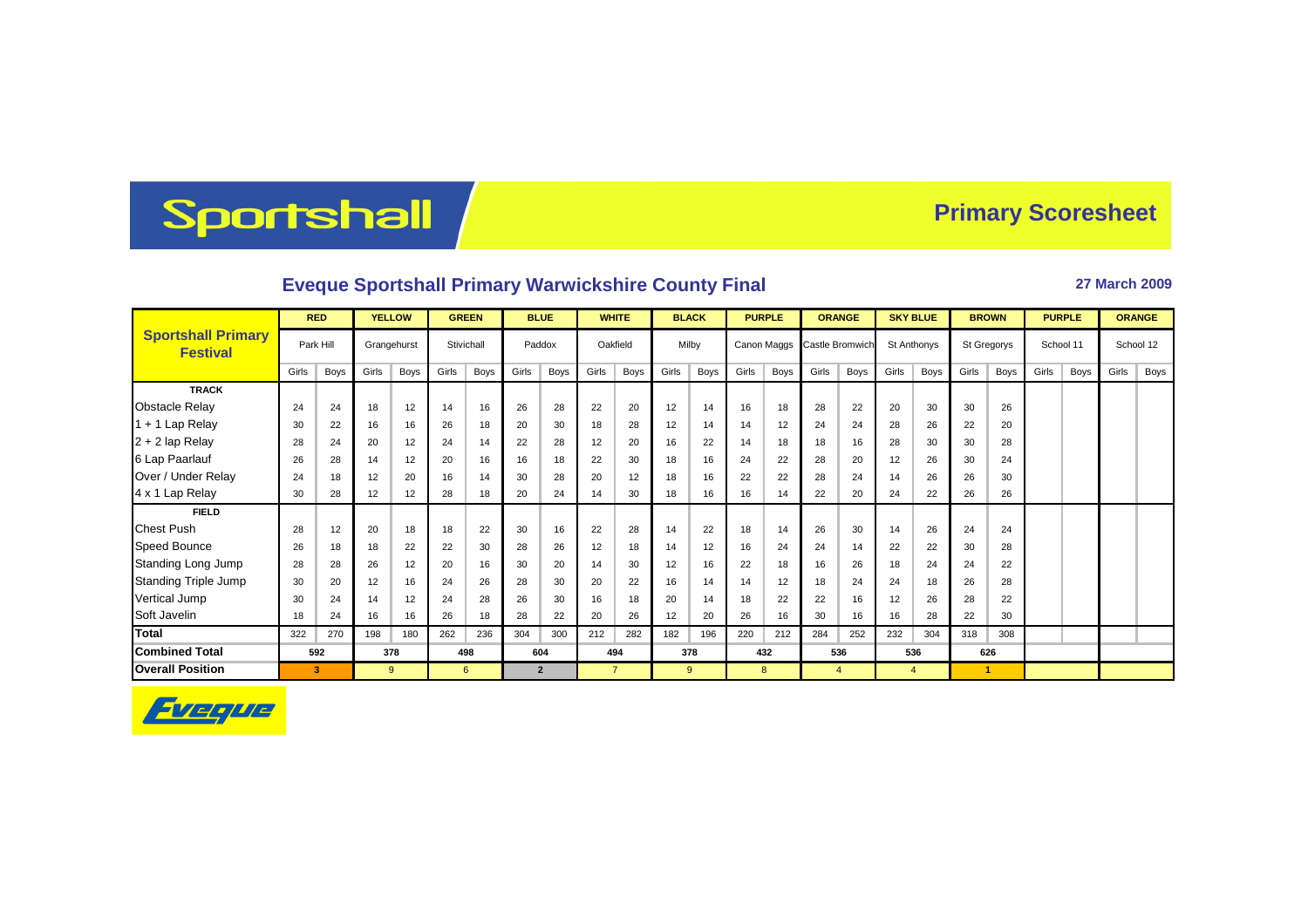|                           | <b>Sportshall</b>                     |                           |                         |                          |                                              | <b>Girls Track Events</b> |                |                          |                  |                                   |                |                 |                   |                     | Sportshall         |                                              |                      |                             |                     | <b>Girls Field Events</b> |                               |                              |                        |                             |                      |                            |                      |                            |  |  |
|---------------------------|---------------------------------------|---------------------------|-------------------------|--------------------------|----------------------------------------------|---------------------------|----------------|--------------------------|------------------|-----------------------------------|----------------|-----------------|-------------------|---------------------|--------------------|----------------------------------------------|----------------------|-----------------------------|---------------------|---------------------------|-------------------------------|------------------------------|------------------------|-----------------------------|----------------------|----------------------------|----------------------|----------------------------|--|--|
|                           | <b>Girls</b><br><b>Obstacle Relay</b> |                           |                         | 1 + 1 Lap Relay          |                                              | 2 + 2 Lap Relay           |                | 6 Lap Paarlauf           |                  | Over / Under<br>Relay             |                | 4x1 Lap Relay   |                   | <b>Girls</b>        |                    | <b>Chest Push</b>                            |                      |                             | <b>Speed Bounce</b> |                           | <b>Standing Long</b><br>Jump  | Jump                         | <b>Standing Triple</b> |                             | <b>Vertical Jump</b> |                            | Soft Javelin         |                            |  |  |
| Colour                    | Team                                  | e (in secs) c<br>position | ă<br>$t$ ion / F        | he (in secs)<br>position | osition / Point                              | e (in secs)<br>position   | ition / Points | ne (in secs)<br>position | Position / Point | sec s)<br>he (in secs<br>position | osition / Poin | ime (in secs) o | Position / Points | Colour              | Team               |                                              | Best<br>Performances | Total Position              | Best<br>Performano  | Total / Position          | Best<br>Performances          | Total / Position             | Best<br>Performances   | Total / Position            | Best<br>Performances | Total / Position<br>Points | Best<br>Performano   | Total / Position           |  |  |
| RED                       | Park Hill                             | 93.7                      | 4<br>24                 | 26.7                     | 1<br>30                                      | 58.1                      | 2<br>28        | 91.1                     | 3<br>26          | 84                                | 4<br>24        | 55.6            | 1<br>30           | RED                 | Park Hill          | $\mathbf{1}$<br>$\overline{\mathbf{2}}$<br>3 | 6<br>8.25<br>6       | 20.25<br>$\mathbf{2}$<br>28 | 50<br>51<br>48      | 149<br>3<br>26            | 1.5<br>1.78<br>$\overline{2}$ | 5.28<br>$\overline{2}$<br>28 | 5.6<br>5.25<br>5.4     | 16.25<br>$\mathbf{1}$<br>30 | 52<br>40<br>43       | 135<br>$\mathbf{1}$<br>30  | 11<br>9<br>10        | 30<br>$\overline{7}$<br>18 |  |  |
| <b>VELLOW</b>             | Grangehur<br>st                       | 97.9                      | $\overline{\mathbf{r}}$ | 31.8                     | 8                                            | 60.1                      | 6              | 96.4                     | 9                | 94.4                              | 10             | 61.6            | 10                | <b>YELLOW</b>       | Grangehur<br>st    | $\mathbf{1}$<br>$\overline{2}$               | 6.5<br>5.75          | 17.75<br>6                  | 46<br>48            | 138<br>$\overline{7}$     | 1.6<br>1.6                    | 5.26<br>3                    | 4.2<br>3.6             | 12.7<br>10                  | 36<br>24             | 102<br>9                   | 8<br>10              | 29<br>8                    |  |  |
|                           |                                       |                           | 18                      |                          | 16                                           |                           | 20             |                          | 14               |                                   | 12             | 12              |                   |                     | 3                  | 5.5                                          | 20                   | 44                          | 18                  | 2.06                      | 26                            | 4.9                          | 12                     | 42                          | 14                   | 11                         | 16                   |                            |  |  |
| <b>GREEN</b>              | Stivichall                            | 99.9                      | 9                       | 27.8                     | 3                                            | 58.9                      | 4              | 94.2                     | 6                | 90.7                              | 8              | 56.2            | 2                 | <b>GREEN</b>        | Stivichall         | 1<br>$\overline{\mathbf{2}}$                 | 6<br>5.5             | 17.5<br>$\overline{7}$      | 47<br>44            | 144<br>5                  | 1.38<br>1.88                  | 4.88<br>6                    | $\overline{4}$<br>4.9  | 14.25<br>4                  | 36<br>39             | 115<br>4                   | 11<br>10             | 33<br>3                    |  |  |
|                           |                                       |                           | 14                      |                          | 26                                           |                           | 24             |                          | 20               |                                   | 16             |                 | 28                |                     |                    | $\overline{\mathbf{3}}$                      | 6                    | 18                          | 53                  | 22                        | 1.62                          | 20                           | 5.35                   | 24                          | 40                   | 24                         | 12                   | 26                         |  |  |
| <b>BLUE</b>               | Paddox                                | 93.5                      | 3                       | 30.4                     | 6                                            | 59.3                      | 5              | 95.7                     | 8                | 82.2                              | 1              | 58.2            | 6                 | BLUE                | Paddox             | $\mathbf{1}$<br>$\overline{\mathbf{2}}$      | 5.5<br>8.5           | 20.75<br>$\mathbf{1}$       | 46<br>53            | 150<br>$\overline{2}$     | 1.84<br>1.74                  | 5.38<br>$\mathbf 1$          | 6<br>5                 | 15.6<br>$\overline{2}$      | 30<br>49             | 122<br>3                   | 14<br>12             | 37<br>$\bf{2}$             |  |  |
|                           |                                       |                           | 26                      |                          | 20                                           |                           | 22             |                          | 16               |                                   | 30             |                 | 20                |                     |                    | $\overline{\mathbf{3}}$                      | 6.75                 | 30                          | 51                  | 28                        | 1.8                           | 30                           | 4.6                    | 28                          | 43                   | 26                         | 11                   | 28                         |  |  |
| <b>WHITE</b>              | Oakfield                              | 94.7                      | 5                       | 30.8                     | 7                                            | 65.8                      | 10             | 94.1                     | 5                | 87.1                              | 6              | 60.5            | 9                 | <b>WHITE</b>        | Oakfield           | $\mathbf{1}$<br>$\overline{2}$               | 7.25<br>5.5          | 18.25<br>5                  | 47<br>40            | 127<br>10                 | 1.6<br>1.6                    | 4.68<br>9                    | 5<br>4.7               | 14.15<br>6                  | 42<br>30             | 104<br>8                   | 11<br>8              | 31<br>6                    |  |  |
|                           |                                       |                           | 22                      |                          | 18                                           |                           | 12             |                          | 22               |                                   | 20             |                 | 14                |                     |                    | 3                                            | 5.5                  | 22                          | 40                  | 12                        | 1.48                          | 14                           | 4.45                   | 20                          | 32                   | 16                         | 12                   | 20                         |  |  |
| <b>BLACK</b>              | Milby                                 | 101.3                     | 10                      | 36.4                     | 10                                           | 61                        | 8              | 94.7                     | 7                | 89.9                              | 7              | 59.3            | $\overline{7}$    | <b>BLACK</b>        | Milby              | $\mathbf{1}$<br>$\overline{\mathbf{2}}$      | 4.5<br>5.5           | 16<br>9                     | 50<br>38            | 133<br>9                  | 1.5<br>1.48                   | 4.52<br>10                   | 4.3<br>4.8             | 13.65<br>8                  | 37<br>40             | 107<br>6                   | 10<br>$\overline{7}$ | 28<br>10                   |  |  |
|                           |                                       |                           | 12                      |                          | 12                                           |                           | 16             |                          | 18               |                                   | 18             |                 | 18                |                     |                    | 3                                            | 6                    | 14                          | 45                  | 14                        | 1.54                          | 12                           | 4.55                   | 16                          | 30                   | 20                         | 11                   | 12                         |  |  |
|                           |                                       |                           | 8                       | 9                        |                                              |                           | 9              |                          | 4                |                                   | 5              |                 | 8                 |                     |                    | $\overline{1}$                               | $\overline{7}$       | 17.5                        | 44                  | 134                       | 1.88                          | 5.08                         | 4.15                   | 13.35                       | 39                   | 106                        | 13                   | 33                         |  |  |
| <b>PURPLE</b>             | Canon<br>Maggs                        | 98.3                      |                         |                          | 32.8                                         | 62.1                      |                | 92.4                     |                  | 84.6                              |                | 60.3            |                   | <b>PURPLE</b>       | Canon<br>Maggs     | $\overline{\mathbf{2}}$                      | 4.5                  | $\overline{7}$              | 44                  | 8                         | 1.56                          | 5                            | 5.1                    | 9                           | 31                   | $\overline{7}$             | 12                   | 3                          |  |  |
|                           |                                       |                           | 16                      |                          | 14                                           |                           | 14             |                          | 24               |                                   | 22             |                 | 16                |                     |                    | $\overline{\mathbf{3}}$                      | 6                    | 18                          | 46                  | 16                        | 1.64                          | 22                           | 4.1                    | 14                          | 36                   | 18                         | 8                    | 26<br>38                   |  |  |
|                           |                                       | 91.4                      | 2                       | 27.9                     | 4                                            | 60.5                      | 7              | 88.7                     | 2                | 82.4                              | 2              | 57.1            | 5                 | ORANGE              |                    | 1<br>$\overline{\mathbf{2}}$                 | $\overline{7}$<br>6  | 19.05<br>3                  | 45<br>52            | 147<br>4                  | 1.52<br>1.6                   | 4.74<br>8                    | 4.2<br>4.7             | 13.9<br>$\overline{7}$      | 36<br>36             | 111<br>5                   | 15<br>13             | 1                          |  |  |
| ORANGE                    | Castle<br>Bromwich                    |                           | 28                      |                          | 24                                           |                           | 18             |                          | 28               |                                   | 28             |                 | 22                |                     | Castle<br>Bromwich | $\overline{\mathbf{3}}$                      | 6.05                 | 26                          | 50                  | 24                        | 1.62                          | 16                           | 5                      | 18                          | 39                   | 22                         | 10                   | 30                         |  |  |
|                           |                                       |                           |                         |                          |                                              |                           |                |                          |                  |                                   |                |                 |                   |                     |                    | $\mathbf{1}$                                 | 5                    | 16                          | 58                  | 144                       | 1.76                          | 4.82                         | 4.5                    | 14.25                       | 37                   | 100                        | 9                    | 29                         |  |  |
| <b>BLUE</b><br><b>SKY</b> | St<br>Anthonys                        | 97.2                      | 6                       | 27                       | 2                                            | 58.1                      | 2              | 100.4                    | 10               | 91                                | 9              | 56.7            | 4                 | <b>BLUE</b><br>SKY. | St<br>Anthonys     | $\overline{\mathbf{2}}$                      | 6.75                 | 9                           | 42                  | 5                         | 1.62                          | $\overline{7}$               | 4.8                    | 4                           | 34                   | 10                         | 9                    | 8                          |  |  |
|                           |                                       |                           | 20                      |                          | 28                                           |                           | 28             |                          | 12               |                                   | 14             |                 | 24                |                     |                    | $\overline{\mathbf{3}}$                      | 4.25                 | 14                          | 44                  | 22<br>156                 | 1.44                          | 18                           | 4.95                   | 24                          | 29                   | 12                         | 11                   | 16<br>32                   |  |  |
| <b>BROWN</b>              | St<br>Gregorys                        | 90.1                      | $\mathbf 1$             | 28.9                     | 5                                            | 57                        | 1              | 87.9                     | $\mathbf{1}$     | 82.5                              | 3              | 56.6            | 3                 | <b>BROWN</b>        | Gregorys<br>ö      | 1<br>$\overline{\mathbf{2}}$                 | 7.5<br>5             | 18.5<br>4                   | 51<br>49            | $\mathbf{1}$              | 1.78<br>1.52                  | 5.16<br>4                    | 5.35<br>5.25           | 15.55<br>3                  | 39<br>43             | 123<br>$\overline{2}$      | 11<br>8              | 5                          |  |  |
|                           |                                       |                           | 30                      |                          | 22                                           |                           | 30             |                          | 30               |                                   | 26             |                 | 26                |                     |                    | 3                                            | 6                    | 24                          | 56                  | 30                        | 1.86                          | 24                           | 4.95                   | 26                          | 41                   | 28                         | 13                   | 22                         |  |  |
|                           | ż                                     |                           |                         |                          |                                              |                           |                |                          |                  |                                   |                |                 |                   |                     | ÷.                 | $\mathbf{1}$                                 |                      | $\mathsf 0$                 |                     | $\mathsf 0$               |                               | $\pmb{0}$                    |                        | $\pmb{0}$                   |                      | $\mathsf 0$                |                      | $\mathsf 0$                |  |  |
| <b>PURPLE</b>             | School                                |                           | 0                       |                          | $\mathbf 0$<br>0<br>$\bf{0}$<br>$\mathbf{0}$ |                           |                |                          | 0                |                                   | 0              |                 | 0                 | <b>PURPLE</b>       |                    | $\mathbf 2$                                  |                      | $\bf{0}$                    |                     | $\bf{0}$                  |                               | $\bf{0}$                     |                        | $\mathbf 0$                 |                      | $\bf{0}$                   |                      | $\mathbf 0$                |  |  |
|                           |                                       |                           | $\bf{0}$                |                          |                                              |                           | $\bf{0}$       |                          | $\mathbf{0}$     |                                   | $\mathbf{0}$   |                 | School -          | $\mathbf{3}$        |                    | $\bf{0}$                                     |                      | $\mathbf{0}$                |                     | $\bf{0}$                  |                               | $\mathbf{0}$                 |                        | $\bf{0}$                    |                      | $\mathbf{0}$               |                      |                            |  |  |
|                           |                                       |                           | 0                       |                          | $\bf{0}$                                     |                           | 0              |                          | $\bf{0}$         |                                   | 0              |                 | 0                 |                     |                    | 1                                            |                      | $\mathbf 0$                 |                     | $\mathbf 0$               |                               | $\mathbf 0$                  |                        | $\mathbf 0$                 |                      | $\mathbf 0$                |                      | $\mathbf 0$                |  |  |
| ORANGE                    | School 12                             |                           |                         |                          |                                              |                           |                |                          |                  |                                   |                |                 |                   | ORANGE              | School 12          | $\overline{2}$                               |                      | $\bf{0}$                    |                     | $\bf{0}$                  |                               | 0                            |                        | $\mathbf 0$                 |                      | $\bf{0}$                   |                      | $\mathbf 0$                |  |  |
|                           |                                       |                           | $\bf{0}$                |                          | $\bf{0}$                                     |                           | $\bf{0}$       |                          | $\bf{0}$         |                                   | $\bf{0}$       |                 | $\bf{0}$          |                     |                    | $\mathbf{3}$                                 |                      | $\mathbf{0}$                |                     | $\bf{0}$                  |                               | $\bf{0}$                     |                        | $\mathbf{0}$                |                      | $\bf{0}$                   |                      | $\mathbf{0}$               |  |  |